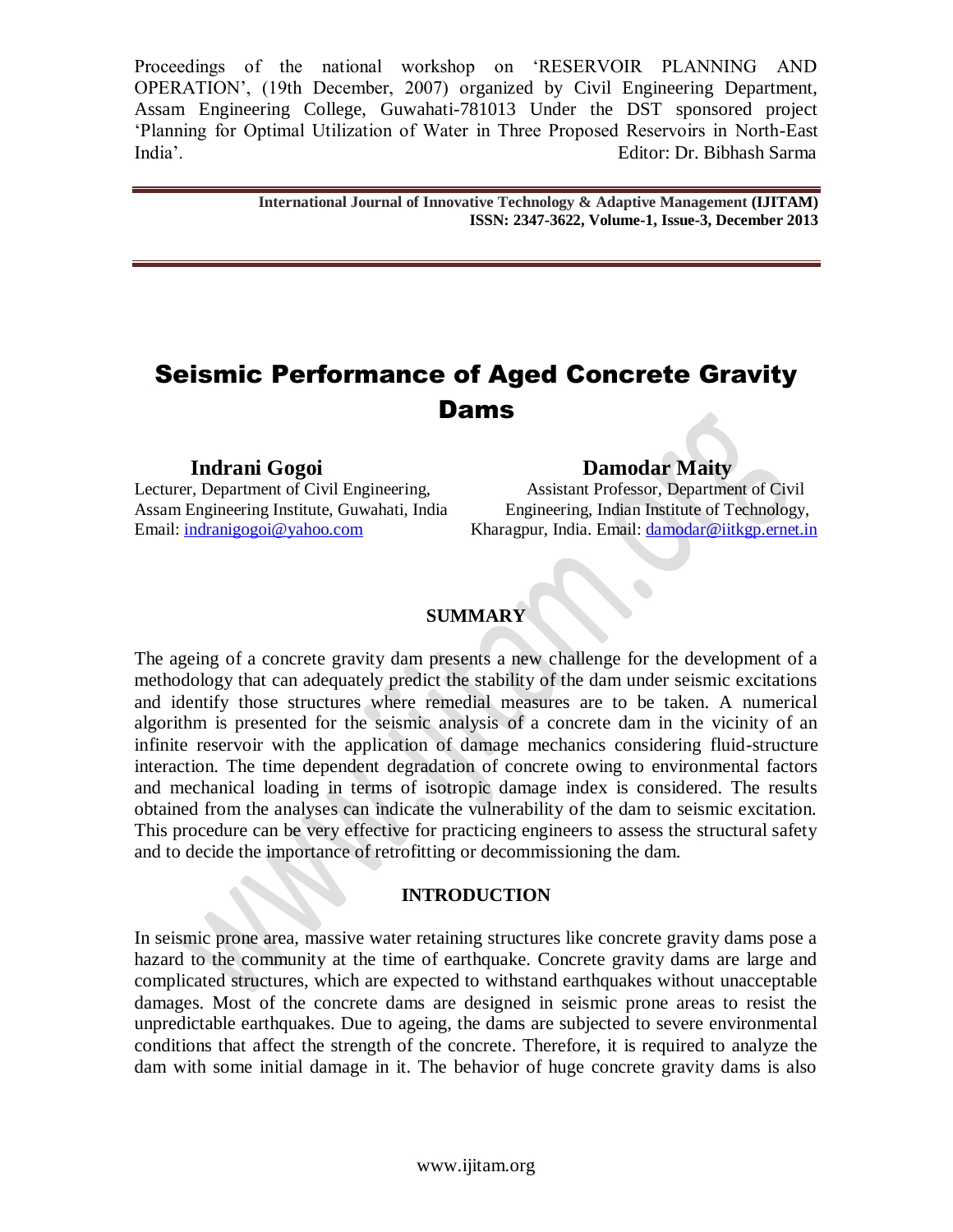> **International Journal of Innovative Technology & Adaptive Management (IJITAM) ISSN: 2347-3622, Volume-1, Issue-3, December 2013**

affected on the presence of reservoir. Hence, safety assessment of dams is important for new as well as old dams considering the dam reservoir interaction in a coupled manner.

An ideal mathematical model of a concrete gravity dam should include the dam and the reservoir. The dam-reservoir interaction if incorporated in the analysis, would give more realistic structural responses. The dam-reservoir system has been extensively modeled using finite element technique (Zienkiewicz *et al.* [1] and Saini [2]) to obtain the two-dimensional response due to horizontal ground motion, considering the compressibility of water. The dam-reservoir interaction was accounted by the substructure method (Zienkiewicz *et al.* [1]), coupled equation (Saini [2]), boundary element method (Hanna and Humar [3]) and finite difference scheme (Hung and Wang [4]). The far boundary of the reservoir has been modeled using infinite elements (Saini [2]), radiation damping effect (Sharan [5]; Gogoi & Maity [6]).

Though various analysis procedures have been developed to determine the effect of damage on the responses of the dam due to seismic excitation, primary mechanisms or factors that can produce premature deterioration of concrete dams needs to be identified. The damage index used by El-Aidi & Hall [7,8], Cervera *et.al.* [9] and Ghaemian & Ghobarah [10] in a dam-reservoir analysis is mainly evaluated based on relation between the strain energy of the damaged material and elastic energy of the undamaged material. The durability of concrete in dam is considerably affected by the accumulation of damage induced by the time variant external loading in conjunction with environmental loading processes such as moisture and heat transport, freeze-thaw action, dissolution processes such as calcium leaching, chemical expansive reactions (alkali-silica reaction) due to presence of silt deposited on the upstream face. Although considerable progress has been achieved in carrying out dynamic analysis by modeling concrete gravity dam considering the nonlinear behavior of concrete including cracks, environmental effects are still accounted for by more or less heuristic evaluations of the degradation process and its influence on the residual structural safety. Since the dam face is in constant touch with water, concrete degradation due to hygro-mechanical loading is inevitable and should be considered in the analysis procedure.

The present work is focused on a damaged model of an ageing concrete gravity dam. To emphasize the importance of dynamic analyses of an aged and damaged dam, comparisons are presented for responses of dams with and without damage, with and without fluid-structure interaction; subjected to horizontal component of Koyna earthquake, 1967. Two types of damage models: orthotropic and isotropic have been selected to compare the responses of the dam when subjected to seismic excitation. In the orthotropic model, the damage percentage along mutually perpendicular directions in the dam is not considered to be equal; whereas in an isotropic model it is considered to be equal. In this paper evolution of damage index within the elastic limit is derived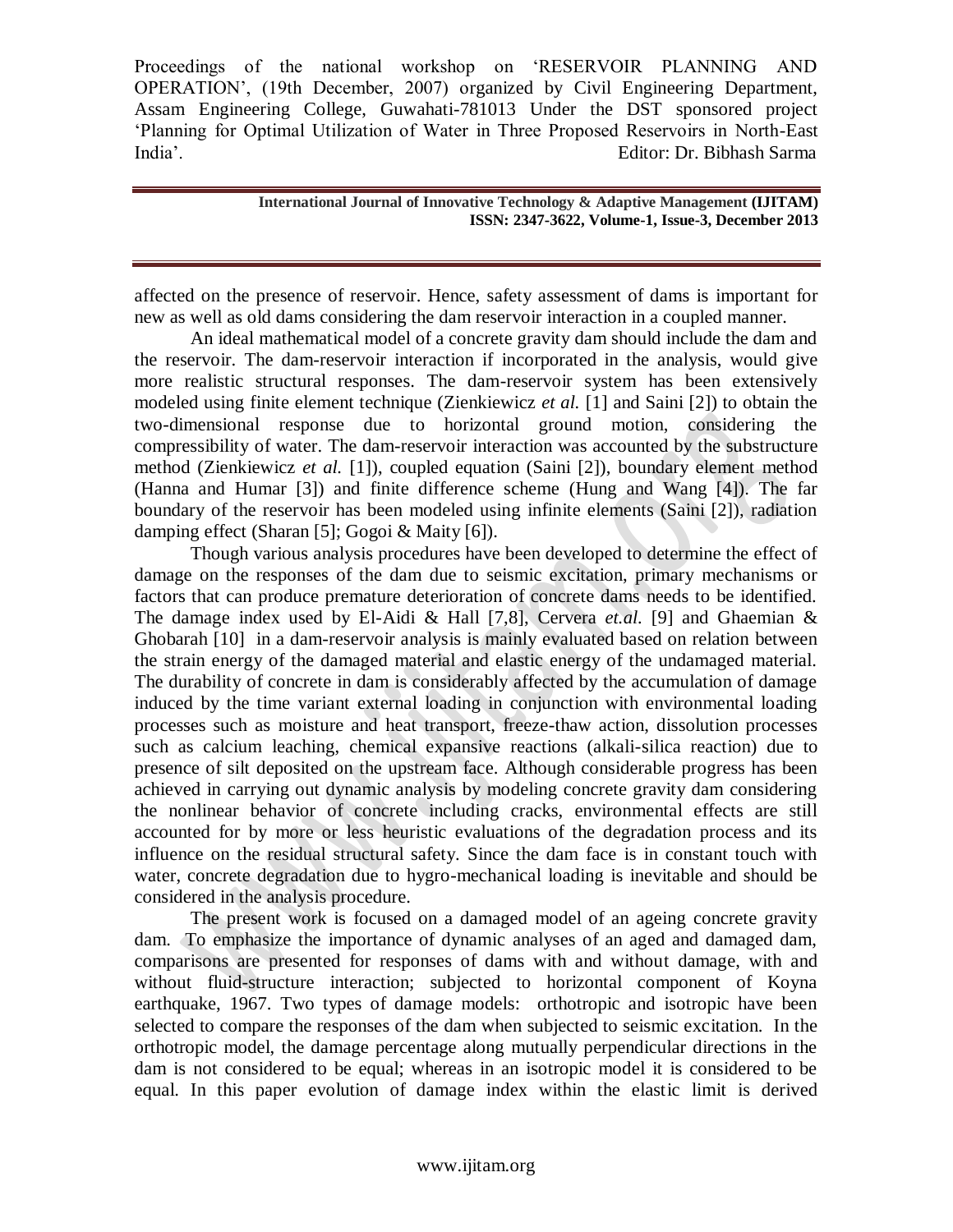> **International Journal of Innovative Technology & Adaptive Management (IJITAM) ISSN: 2347-3622, Volume-1, Issue-3, December 2013**

considering environmental factors due to exposure to water, mechanical loading and chemical reaction. The dam-reservoir model is analyzed with orthotropic and isotropic damage in dam and considering the reservoir as compressible. The infinite reservoirdomain is truncated by boundary condition as proposed by Gogoi and Maity [6]. The displacements at the top of the dam and the pressure coefficient at the bottom of the damreservoir interface are evaluated for a comparison.

#### **MATHEMATICAL MODELING**

#### **Modeling of Infinite Reservoir**

Assuming the water to be frictionless, the hydrodynamic pressure generated in the reservoir in excess of the hydrostatic pressure during motions of small amplitude is governed by the wave equation.

$$
\nabla^2 p(x, y, t) - \frac{1}{c^2} \ddot{p}(x, y, t) = 0
$$
 (1)

where  $\nabla^2$  is the Laplacian operator in two dimensions, *C* is the velocity of sound in water and dots represent differentiation with respect to time. Eqn (1), together with the appropriate boundary conditions (Fig. 1), defines completely the hydrodynamic aspects of the problem.



**Fig.1 Geometry of dam-reservoir system**

#### *(a)* At the free surface  $(\Gamma_f)$ :

Considering the effects of surface waves of the fluid, the boundary condition of the free surface is taken as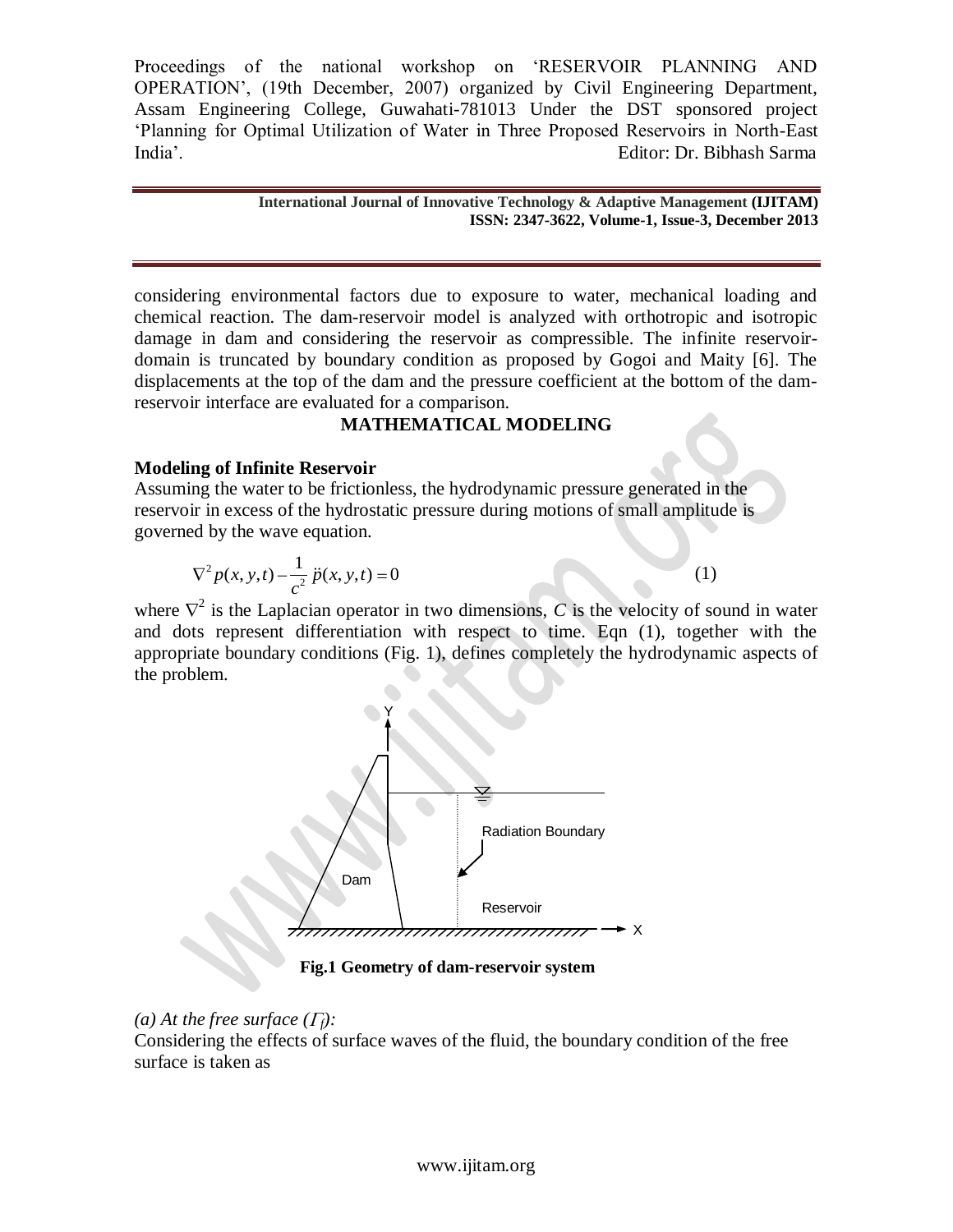> **International Journal of Innovative Technology & Adaptive Management (IJITAM) ISSN: 2347-3622, Volume-1, Issue-3, December 2013**

$$
\frac{1}{g}\ddot{p} + \frac{\partial p}{\partial y} = 0\tag{2}
$$

*(b)* At the dam-reservoir interface  $(\Gamma_s)$ :

Considering the dam to vibrate with an acceleration of  $ae^{i\omega t}$  in which,  $\omega$  is the circular frequency of vibration; and  $i = \sqrt{-1}$ , the condition along the dam-reservoir interface may be specified as:

$$
\frac{\partial p}{\partial n} \blacklozenge, y, t = -\rho_f a e^{i\omega t}
$$

Where  $\rho_f$  is the mass density of water, *n* is the outwardly directed normal to the elemental surface along the interface, and *a* is the acceleration of the dam-reservoir interface in the direction of *n.*

## *(c)* At the water-reservoir bed interface  $(F_r)$ :

Assuming reservoir floor to be rigid, the condition adopted is

$$
\frac{\partial p}{\partial n}(x,0,t) = 0
$$

#### *(d)* At the truncation surface  $(\Gamma_t)$ :

=0<br>
sservoir interface ( $\Gamma_s$ ):<br>
dam to vibrate with an acceleration<br>
ration; and  $i = \sqrt{-1}$ , the condition a<br>  $\equiv -\rho_f a e^{i\omega t}$ <br>
mass density of water, *n* is the outwa<br>
e interface, and *a* is the acceleration<br>
reservoi In the finite element analysis, difficulties arise when the domain becomes infinite. The researchers have proposed different types of truncation boundary conditions for finite element analysis. The far boundary condition proposed by Gogoi and Maity [6] seems to be very effective and straightforward for implementation in finite element algorithm. Thus, the boundary condition at the truncation surface will be:

$$
\frac{\partial p}{\partial n} = \frac{\partial p}{\partial x} = -\frac{p}{H} \zeta \tag{5}
$$

where, *p* is the hydrodynamic pressure of the water reservoir and  $\zeta$  is given in Reference [6]

#### **FINITE ELEMENT IMPLEMENTATION**

The water domain is discretized as an assemblage of finite elements, assuming pressure to be the nodal unknown. By the use of the Galerkin process, the discretized form of eqn. (1) is obtained as

$$
[E]{p} + [A]{p} + [B]{p} + \mathbf{F}{p} = -\rho_f[S]{a}
$$
\n(6)

where  $\{p\}$  represents the vector of nodal pressures for the water domain. Expressions for the matrices [*E*], [*A*] [*G*] and [*S*] are as given below. The derivation in similar approach may be found in Zienkiewicz and Newton [11].

```
(3)
```
(4)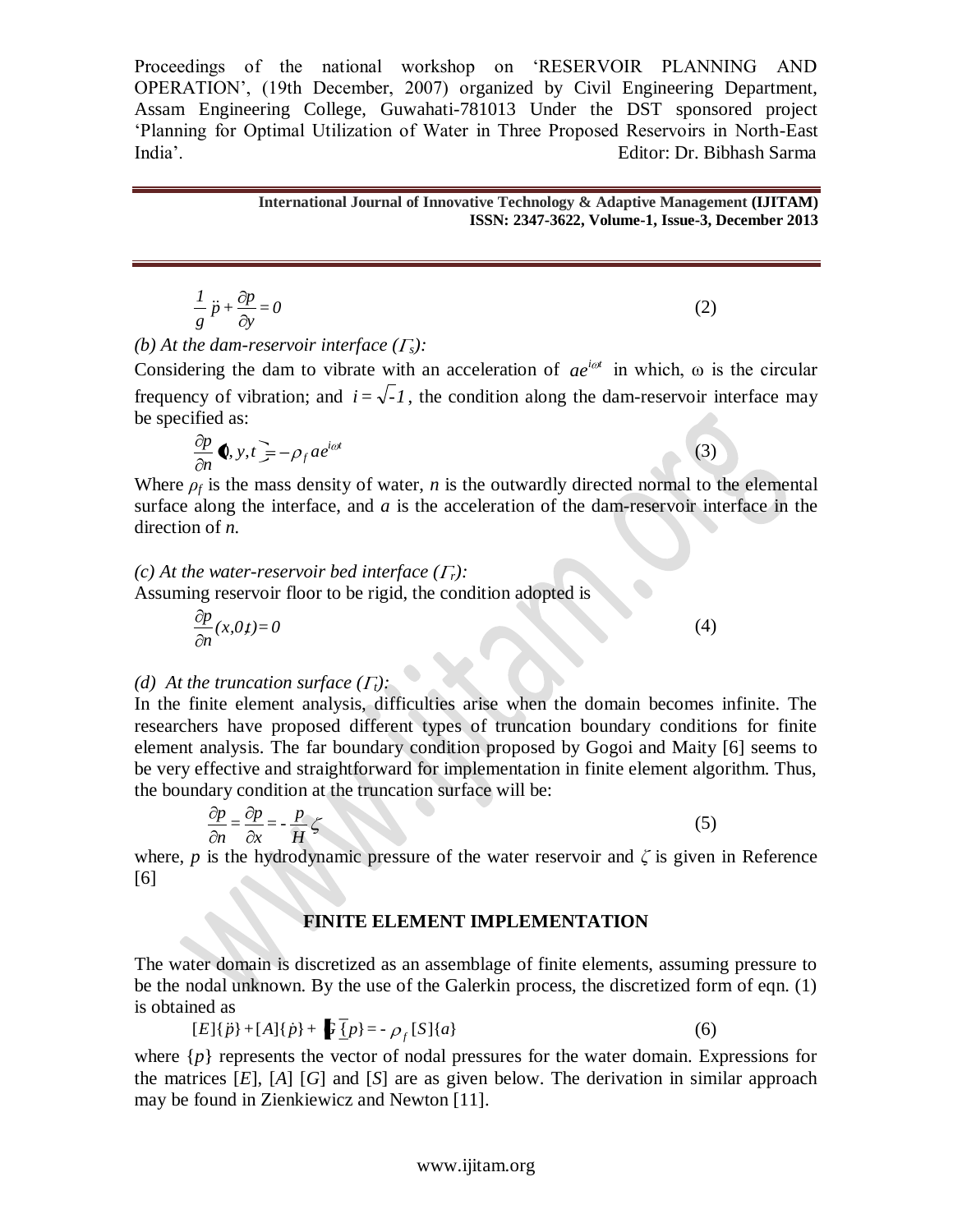> **International Journal of Innovative Technology & Adaptive Management (IJITAM) ISSN: 2347-3622, Volume-1, Issue-3, December 2013**

$$
\mathbf{F} = \frac{1}{C^2} \sum_{\Omega} \int \mathbf{N}^T \mathbf{N} \, d\Omega + \frac{1}{g} \sum_{\Gamma_f} \int \mathbf{N}^T \mathbf{N} \, d\Gamma
$$
\n
$$
\mathbf{A} = \frac{1}{C} \sum_{\Gamma_f} \int \mathbf{N}^T \mathbf{N} \, d\Gamma
$$
\n
$$
\mathbf{F} = \sum_{\omega} \int_{\omega} \frac{\partial}{\partial x} \mathbf{N}^T \frac{\partial}{\partial x} \mathbf{N}^T \frac{\partial}{\partial y} \mathbf{N}^T \frac{\partial}{\partial y} \mathbf{N}^T \frac{\partial}{\partial y} \mathbf{N}^T \frac{\partial}{\partial z} + \frac{\zeta}{H} \sum_{\Gamma_f} \mathbf{N}^T \mathbf{N} \, d\Gamma
$$
\n
$$
\mathbf{F} = \sum_{\Gamma_s} \int \mathbf{N}^T \mathbf{N} \mathbf{N} \cdot d\Gamma
$$
\n
$$
\mathbf{F} = \sum_{\Gamma_s} \int \mathbf{N}^T \mathbf{N} \cdot d\Gamma
$$

Here, [*T*] is the matrix that transforms the generalized acceleration of a point on the fluidstructure interface to the acceleration in the direction normal to the interface. In the above equation,  $\Gamma$  and  $\Omega$  represent the surface and volume of the reservoir respectively. The subscripts *f*, *s*, *r* and *t* represent the free surface, solid-fluid interface, bed-reservoir interface and truncation surface respectively. It is important to note that owing to the implementation of the proposed far-boundary condition, the form of the discretized equation remains unchanged and there is no extra computation required except for the modification of a few elements of the matrix [*G*]. For any prescribed acceleration at the fluid-structure interface, eqn. (6) may be used to solve the hydrodynamic pressure in the fluid domain.

#### **Modeling of Aged Concrete Dam**

The equation of motion for the dam-reservoir (Fig.1) can be given as

$$
M\ddot{u} + C\dot{u} + Ku = -Ma_g + F_h
$$

(8)

where *M* is the mass matrix, *K* is the stiffness matrix of the structure, *u*, *u* and *u* are displacement, velocity and acceleration vectors respectively, *ag* is the vector of ground acceleration, *F<sup>h</sup>* is the vector of nodal point forces associated with hydrodynamic pressures. The damping matrix *C* represents viscous damping in the structure. After the reservoir interaction force,  $F_h$  is determined, the dynamic response of the structure can be obtained from eqn. (8).

The structural system considered for the present investigation, has been analyzed using two dimensional plane strain formulations. Since the problem involved here is a long body, whose geometry and loading do not vary in the longitudinal direction, it can be analyzed by this idealization appropriately.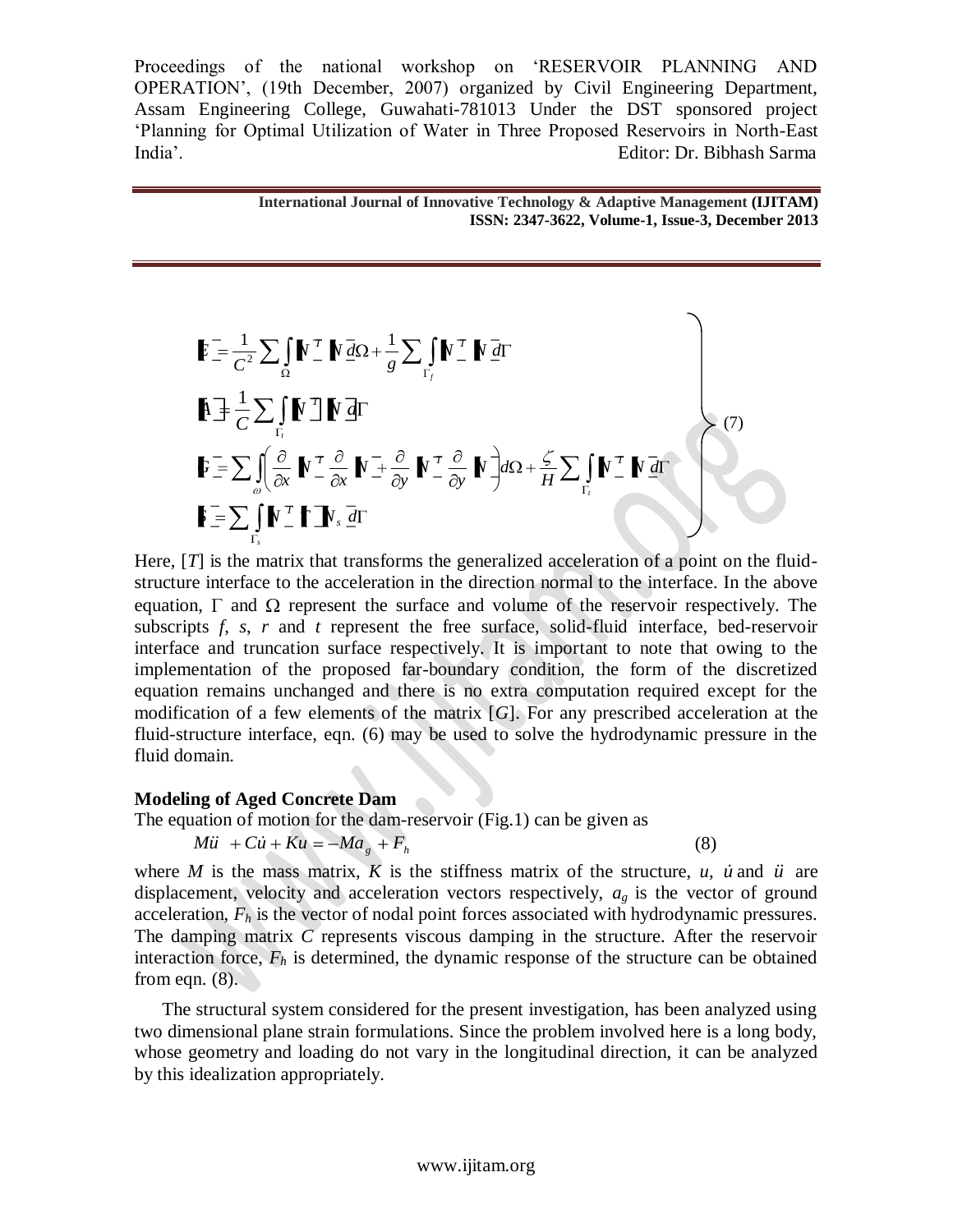#### **International Journal of Innovative Technology & Adaptive Management (IJITAM) ISSN: 2347-3622, Volume-1, Issue-3, December 2013**

For the plane strain formulations, a constant longitudinal displacement corresponding to a rigid body translation and displacements linear in a direction perpendicular to the cross-section of the dam, corresponding to rigid body rotations do not result in strain. The constitutive relation for elastic isotropic material can be written as

where,  
\n
$$
\mathbf{E} = \frac{E}{\mathbf{I} + \mu \mathbf{J} - 2\mu} \begin{bmatrix} \mathbf{I} - \mu & \mu & 0 \\ \mu & \mathbf{I} - \mu & 0 \\ 0 & 0 & \mathbf{I} - 2\mu \end{bmatrix}
$$
\n(9)

#### **Orthotropic Damage Model for Concrete**

The concept of damage is based on the material degradation that is induced by distributed micro cracks which leads to a reduction of the net area capable of supporting stresses. The loss of rigidity of the material follows as a consequence of micro cracks in defining a fictitious undamaged material related to the damaged one. The expressions for isotropic and orthotropic damage model are in reference Ghrib and Tinawi [12]. The effective plane strain material matrix can be expressed as

$$
\mathbf{F}_{d} = \frac{E}{\mathbf{d} + \mu \mathbf{J} - 2\mu} \begin{bmatrix} \mathbf{d} - \mu \mathbf{J} - d_{1} & \mu \mathbf{d} - d_{1} & \mathbf{J} - d_{2} \\ \mu \mathbf{d} - d_{1} & \mathbf{J} - d_{2} & \mathbf{d} - \mu \mathbf{J} - d_{2} \end{bmatrix}^{2}
$$
\n
$$
\mathbf{d} - 2\mu \mathbf{J} - d_{1}^{2} \mathbf{d} - d_{2}^{2} / \mathbf{d} - d_{1}^{2} + \mathbf{d} - d_{2}^{2}
$$
\n
$$
\mathbf{d} - 2\mu \mathbf{J} - d_{1}^{2} \mathbf{d} - d_{2}^{2} / \mathbf{d} - d_{1}^{2} + \mathbf{d} - d_{2}^{2}
$$
\n(11)

If  $d_1 = d_2 = d$ , the damaged isotropic model is expressed as

 $\leftarrow$ 

$$
\mathbf{L}_d = \mathbf{I} - d^2 \mathbf{L} \tag{12}
$$

Where *C* is the constitutive matrix of the undamaged model. The evaluation of damage index *d* is as in the reference Gogoi and Maity [13 ]

#### **SOLUTION SCHEME FOR COUPLING DAM AND RESERVOIR**

In fluid-structure interaction problem the fluid and the structure do not vibrate as separate systems under external excitations, but they act together in a coupled way. Therefore, these problems have to be dealt in a coupled way. The discrete structural equation with damping in the presence of fluid may be written as: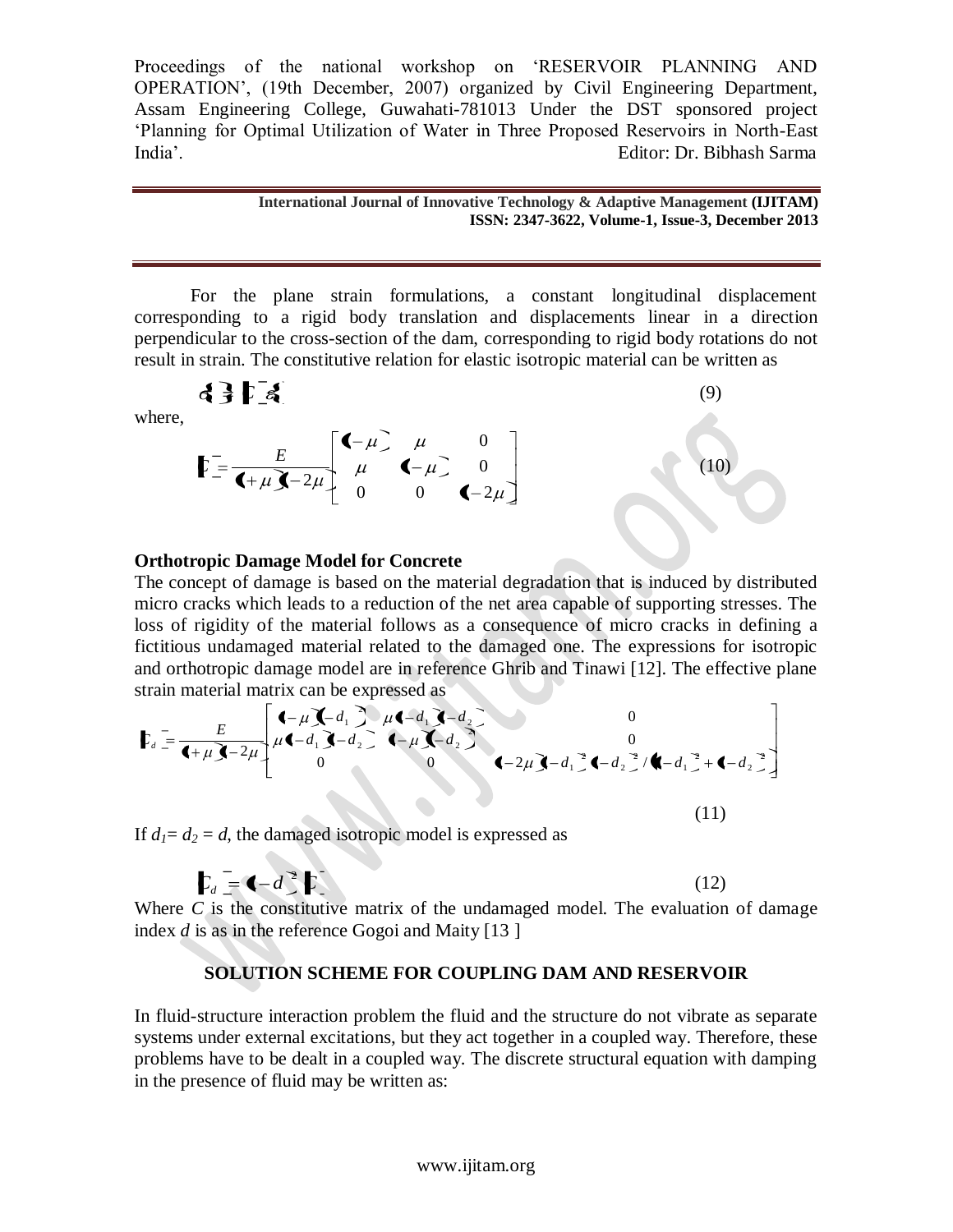#### **International Journal of Innovative Technology & Adaptive Management (IJITAM) ISSN: 2347-3622, Volume-1, Issue-3, December 2013**

 $(15)$ 

 $\ddot{u} + C\dot{u} + Ku - Qp + f = 0$ (13)

Where the coupling term arises due to pressure specified on the fluid-structure interface boundary and is

$$
\int_{\Gamma_s} N_u^T np d\Gamma = \left( \int_{\Gamma_s} N_u^T n N_p d\Gamma \right) p = Qp \tag{14}
$$

*n* is the direction vector of the normal to the interface. The discretised fluid equation may be written as:

$$
E\ddot{p} + A\dot{p} + Gp + Q^T\ddot{u} + q = 0
$$

The system of eqn.(13) and (15) are coupled second-order ordinary differential equations, which define the coupled fluid-structure system completely. These coupled equations can be written in matrix form as:<br>  $\begin{bmatrix} M & 0 \end{bmatrix} \begin{bmatrix} \ddot{u} \\ \ddot{v} \end{bmatrix} + \begin{bmatrix} C & 0 \end{bmatrix}$ 

en in matrix form as:  
\n
$$
\begin{bmatrix} M & 0 \\ Q^T & S \end{bmatrix} \begin{bmatrix} \ddot{u} \\ \ddot{p} \end{bmatrix} + \begin{bmatrix} C & 0 \\ 0 & G \end{bmatrix} \begin{bmatrix} \dot{u} \\ \dot{p} \end{bmatrix} + \begin{bmatrix} K & -Q \\ 0 & H \end{bmatrix} \begin{bmatrix} u \\ p \end{bmatrix} = - \begin{bmatrix} f \\ q \end{bmatrix}
$$
\n(16)

The coupled response of fluid-structure system can be obtained under external excitation by solving eqn.(16).

#### **NUMERICAL RESULTS**

Mii + Cii + Kiu - Qp + f = 0<br>the coupling term arises due to pressure spee<br>y and is<br>y and is<br> $\int N_n^T n p d\Gamma = \left( \int N_n^T n N_p d\Gamma \right) p = Qp$ <br>T,<br> $\Gamma$ ,<br> $\Gamma$ <br> $\Gamma$ ,<br> $\Gamma$ <br> $\Gamma$ ,<br> $\Gamma$ <br> $\Gamma$ ,<br> $\Gamma$ <br> $\Gamma$ ,<br> $\Gamma$ <br> $\Gamma$ ,<br> $\Gamma$ <br> $\Gamma$ ,<br> $\Gamma$ <br> $\Gamma$ ,<br> $\Gamma$  The Koyna dam has been chosen for the extensive analysis using finite element technique. The dimension and the material properties of the dam in the present case are: height of the dam  $(H_s)$ =103 m; width at the top of the dam is 14.8 m and at the base is 70.0 m, modulus of elasticity  $(E) = 3.15 \times 10^7$  kN/m<sup>2</sup>; Poisson's ratio = 0.235 and mass density =  $2415.816$ kg/m<sup>3</sup>. Structural damping is considered as 5%. The increase in damage index with time degrades the concrete strength. The dam is discretized with 8-noded quadratic elements as shown in Fig. 2 and is analyzed using plain strain formulation. The fluid domain is discretized by two dimensional 4-noded isoparametric quadratic elements. The acoustic wave velocity of water, *C* is considered as 1438.7 m/sec. Full reservoir condition is considered in the analysis.The responses of the dam are compared with and without initial damage in it and with and without dam-reservoir interaction. The displacement at the top (point A) of the dam and the pressure coefficient '*c*' ( $c = p/\rho_f aH_f$ ) at the bottom (point B) of the dam-reservoir interface is evaluated.

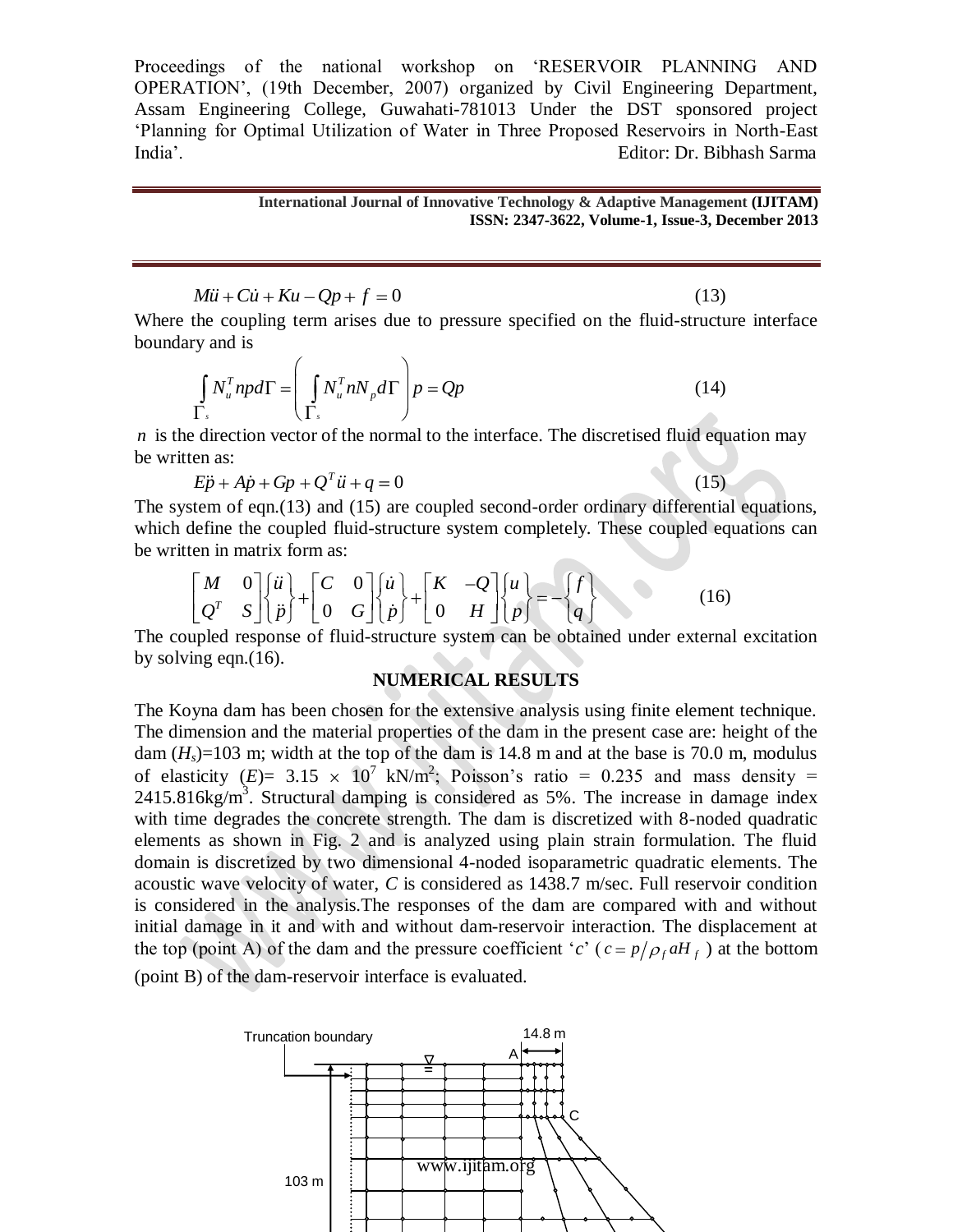> **International Journal of Innovative Technology & Adaptive Management (IJITAM) ISSN: 2347-3622, Volume-1, Issue-3, December 2013**

#### **Analysis of the Dam without Reservoir**

The crest displacement of the dam due to a static horizontal load of 1000 kN applied at the top of the dam and damage index corresponding to for design life of 10 years, 50 years and 100 years is plotted in Fig.3 for comparison. As expected, at design life of 10 years, there is a sudden increase in displacements after reaching its design lifetime. The effect of isotropic damage on the response of the dam due to horizontal component of Koyna earthquake (Fig. 4) is examined in the absence of reservoir. The analysis is carried out without any initial damage, after completion of construction, considering one year old concrete strength. In the second case, after 25 years an isotropic damage of 35.4% is estimated for a design life of 50 years. In the third case, after 25 years an isotropic damage of 19.1 % is estimated for a design life of 100 years. The results plotted in Fig. 5 show the effects of damage on displacements of the dam due to seismic excitation. For a lower design life, the percentage of damage and the displacements are comparatively higher. However, it is seen that the peak responses are reached at a later time for a higher design life.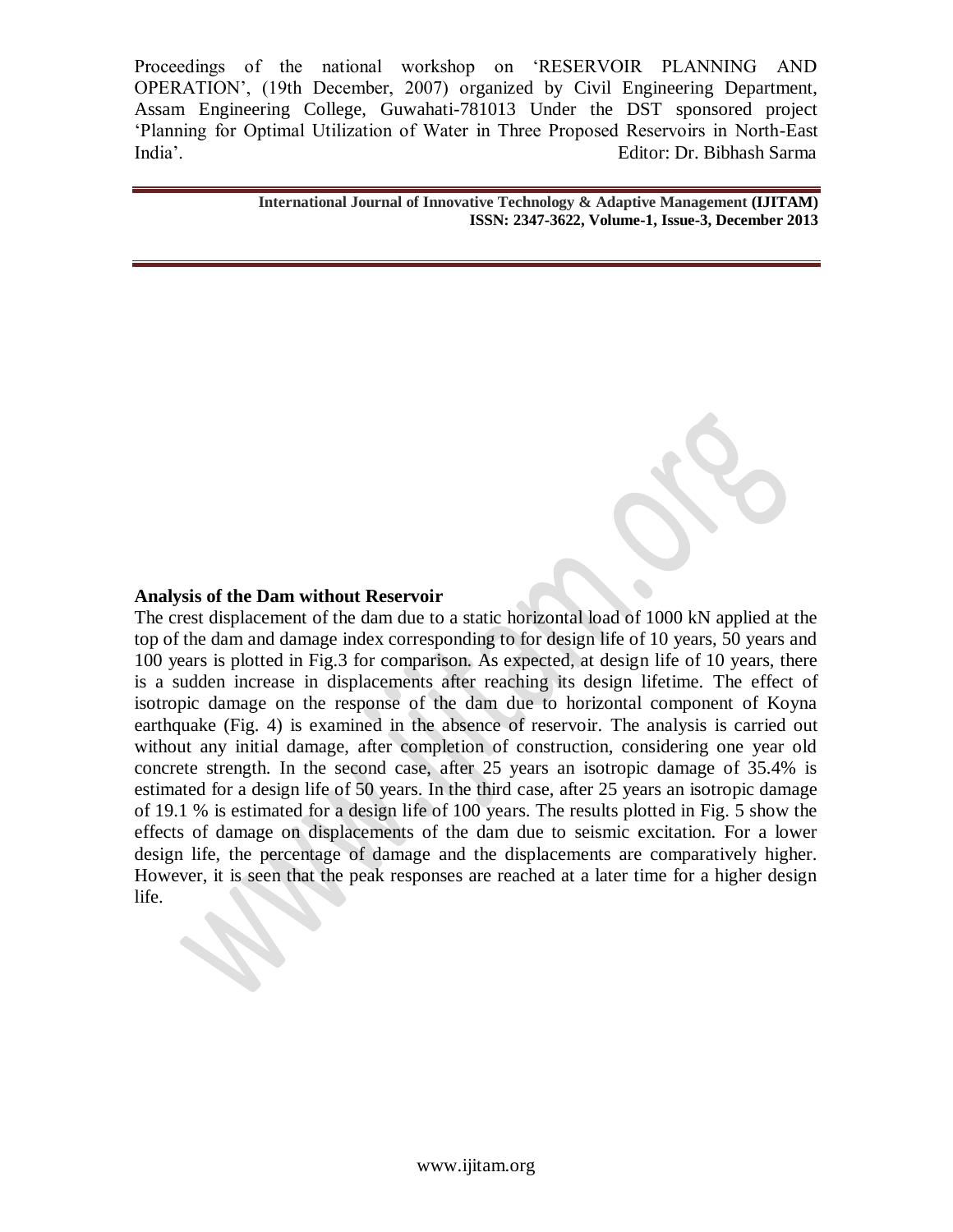> **International Journal of Innovative Technology & Adaptive Management (IJITAM) ISSN: 2347-3622, Volume-1, Issue-3, December 2013**

It is observed from Fig.6, that with an increase in damage, the natural frequency of the structure reduces. This behavior is mainly attributed to the reduced stiffness of the structure with increased damage. Increase in damage will thereby increase the time period of the structural system and correspondingly the deflection and stress of the dam will be more. Moreover, the decrement in frequency is high in case of isotropic damage model as compared to orthotropic one, as it affects the stiffness of the dam section in both horizontal and vertical direction. The decrease in the frequency for the model having damage variation along vertical direction is steeper than that of along horizontal direction. Since the cross sectional area along the dam height is more than that along its width, damage along the dam height has prominent and rapid decline on the dam"s natural frequency.



**Fig. 3 Static horizontal crest displacement due to horizontal load**

### **Analysis of the Dam-Reservoir Coupled System**

The crest displacements of the Koyna dam under seismic excitation considering the effect of dam–reservoir interaction is plotted in Fig.7. The effect of dam-reservoir interaction is to increase the crest displacements. The ageing effect of the dam under seismic excitation considering dam-reservoir interaction is also studied. The crest displacements of the dam at 1, 25 and 75 years are presented for isotropic damage under horizontal component of Koyna earthquake in Fig.8. The percentage of damage considering with a design life of 50 years at 1, 25 and 75 years are 1.8, 34.5 and 71.4 respectively. It is observed from the graphical results in Fig. 8 that the coupled dam-reservoir system exhibits an increased displacement trend for higher percentage of damage. While comparing the maximum pressure coefficient at point B of the dam due to seismic excitation as seen in Fig. 9, it is observed that there is a decrease in pressure coefficient with an increase in damage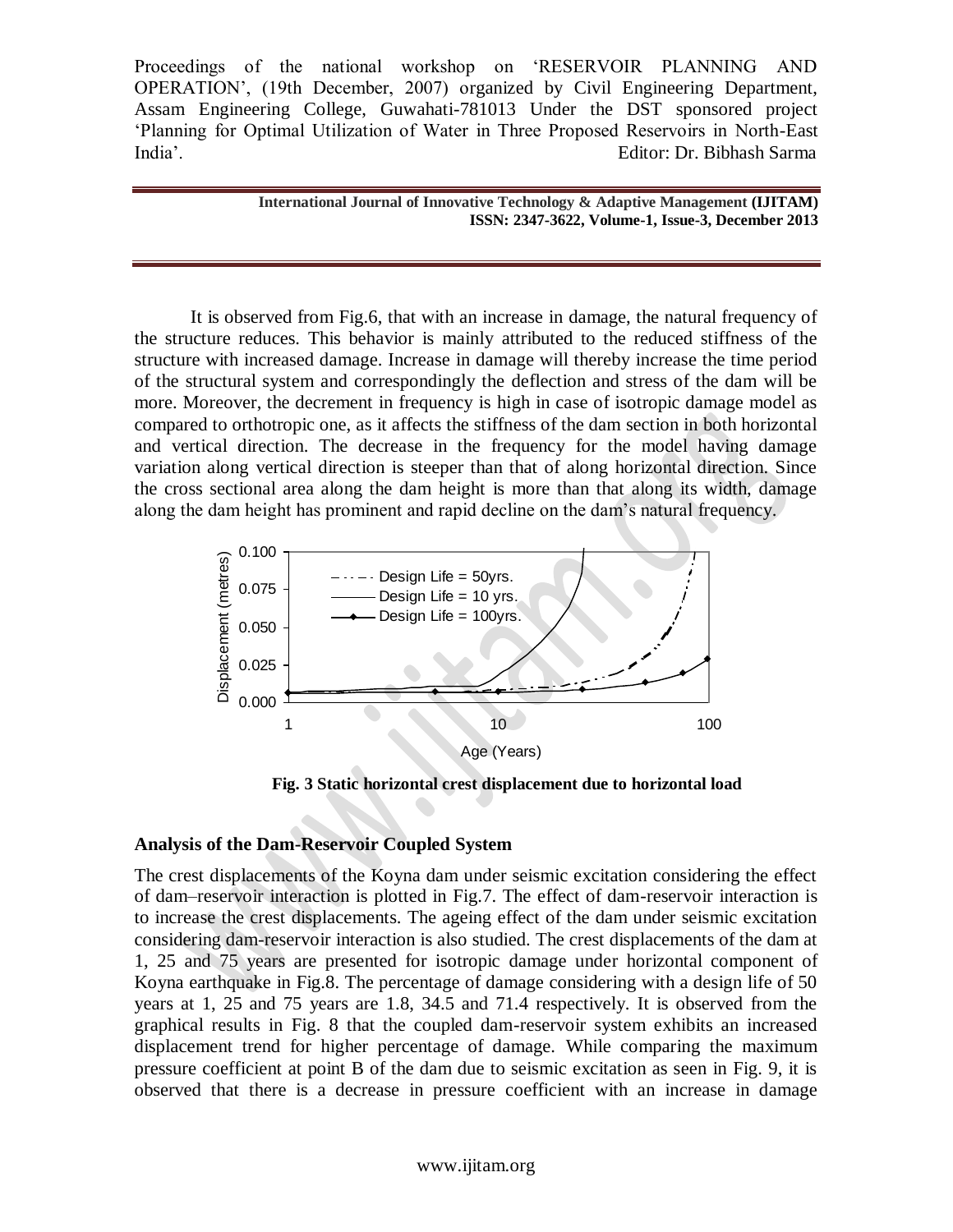> **International Journal of Innovative Technology & Adaptive Management (IJITAM) ISSN: 2347-3622, Volume-1, Issue-3, December 2013**

percentage. This is because of the reduced stiffness of the dam structure, which causes less acceleration in the adjacent reservoir.



**Fig. 4 Horizontal accelerogram of Koyna earthquake** 





**excitations**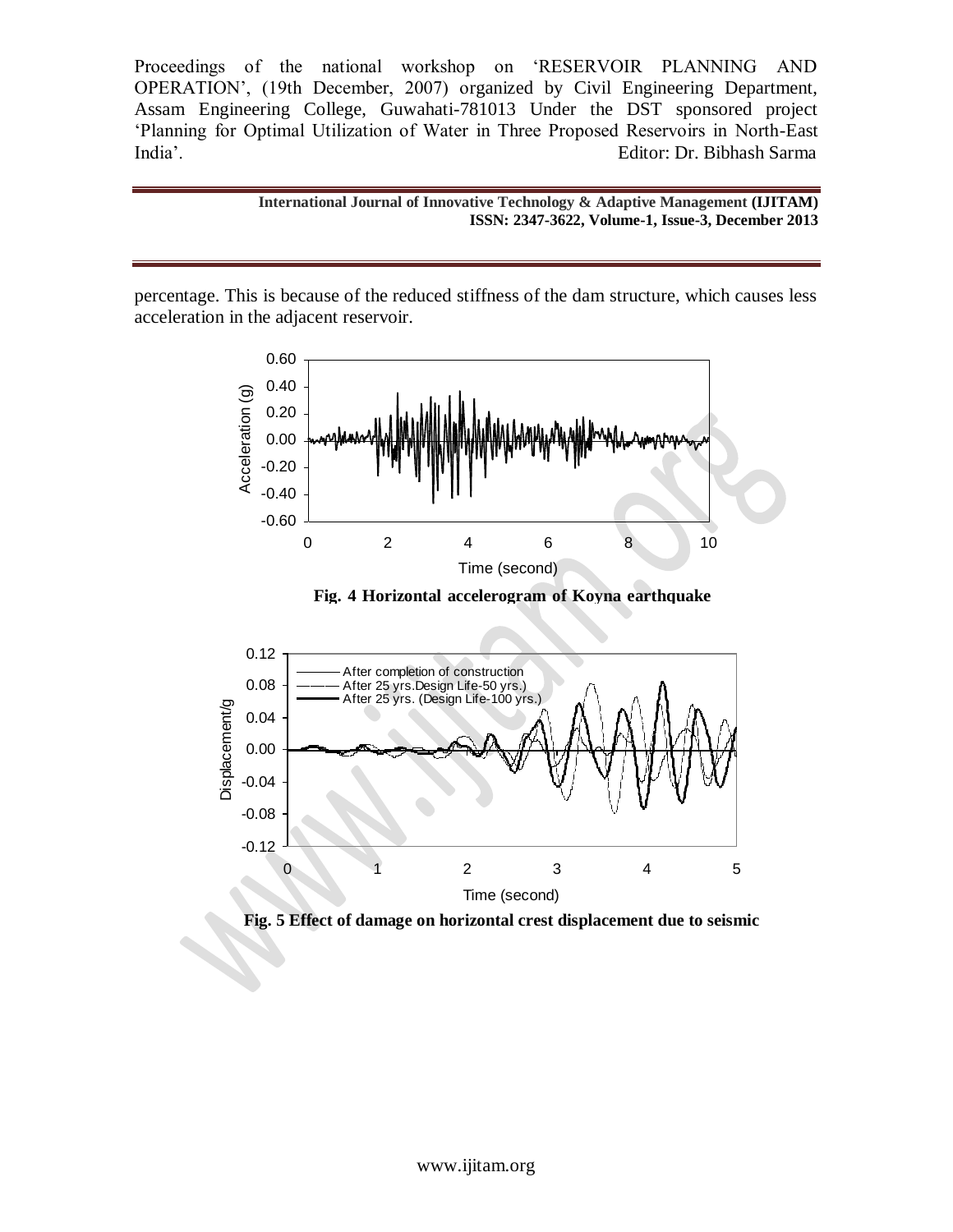



**Fig. 6 Variation in frequency of dam with initial damage**



Fig. 10 shows the principal stress at the neck of the dam (point C) without any damage considering reservoir effect. It is observed from the results that the principal stress increases while the interaction effect between dam and reservoir is not neglected. The development of principal stresses through different ages has been plotted in Fig. 11. The stresses are obtained due to horizontal component of Koyna earthquake. The damage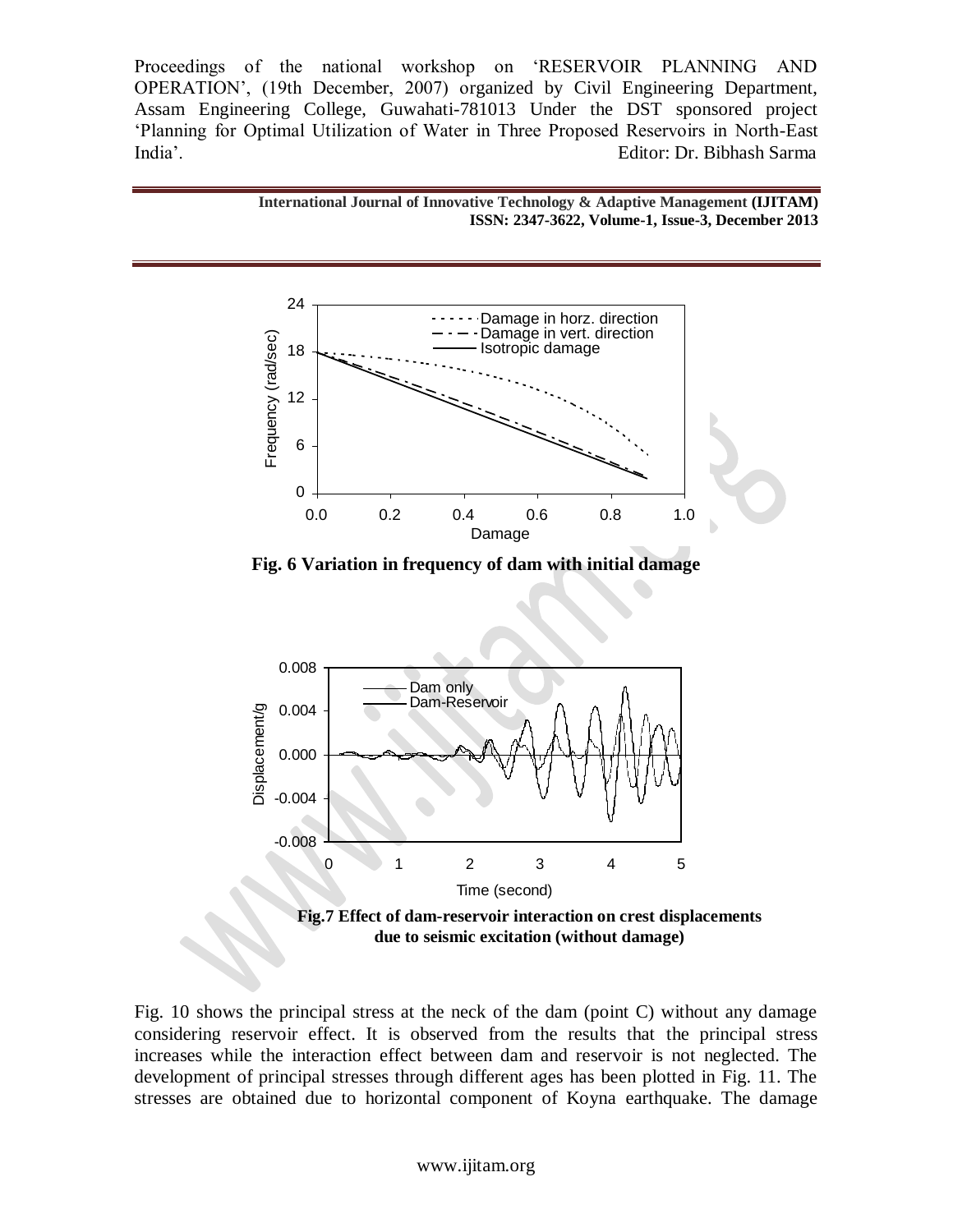> **International Journal of Innovative Technology & Adaptive Management (IJITAM) ISSN: 2347-3622, Volume-1, Issue-3, December 2013**

percentage considered in the first, tenth and twenty-fifth years are 0.0%, 15.8% and 34.5% respectively. It is noticed that the stresses are more when there is no damage in the dam. This is because of higher stiffness of the dam at initial stage for which energy is not dissipated through damages. The variation in maximum principal stresses are obtained due to seismic excitation and plotted in Fig 12 to observe the variation of stresses for design life of 50 years and 100 years. Thus, if the design life of the dam and the environmental factors are known, the structural response at a certain age can be determined to evaluate its safety.



**Fig.8 Ageing effect on crest displacements of dam with full reservoir due to seismic excitation**



**Fig.9 Effect of ageing on pressure coefficient at point B** 

www.ijitam.org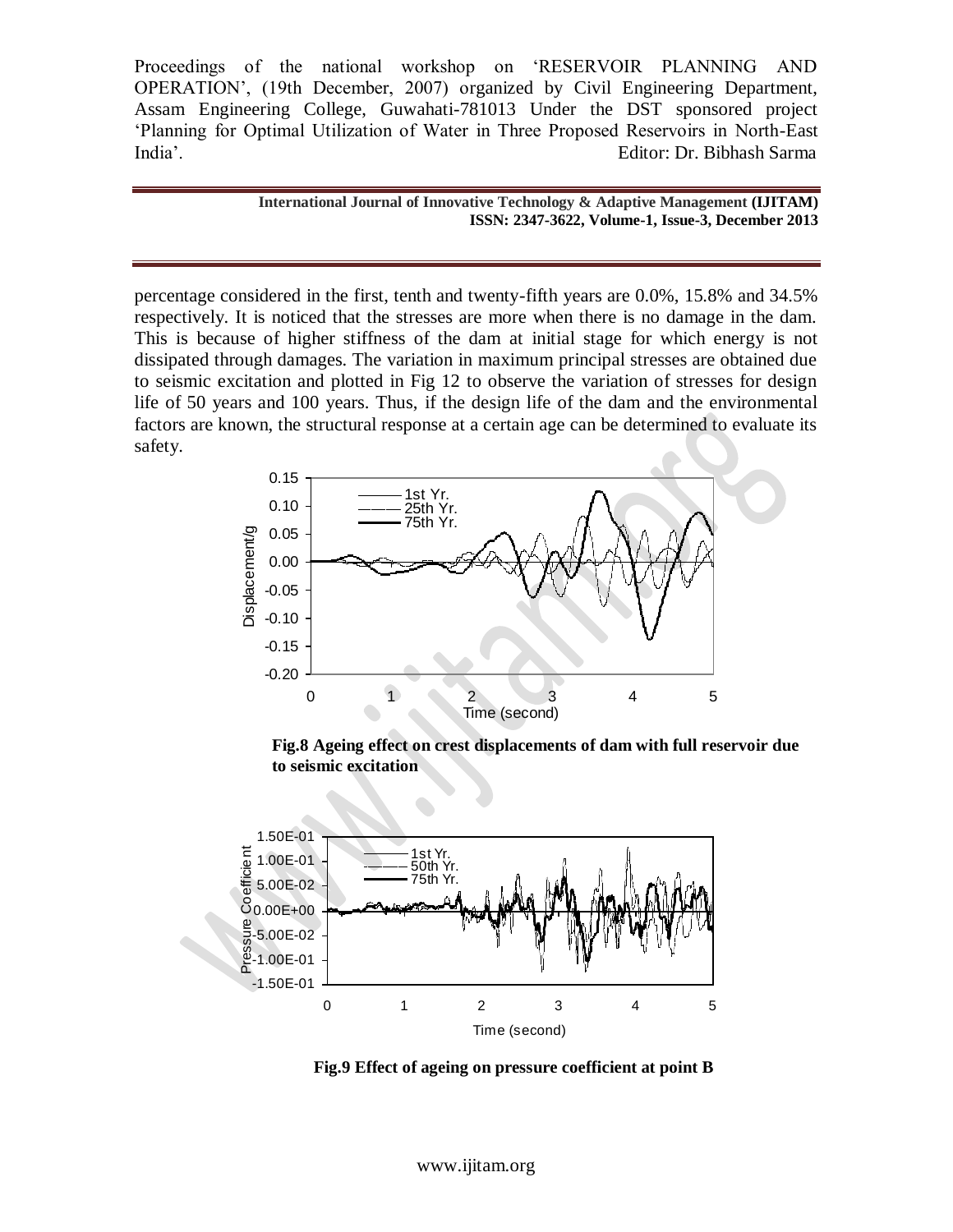



**Fig. 11 Effect of ageing on principal stress at point C**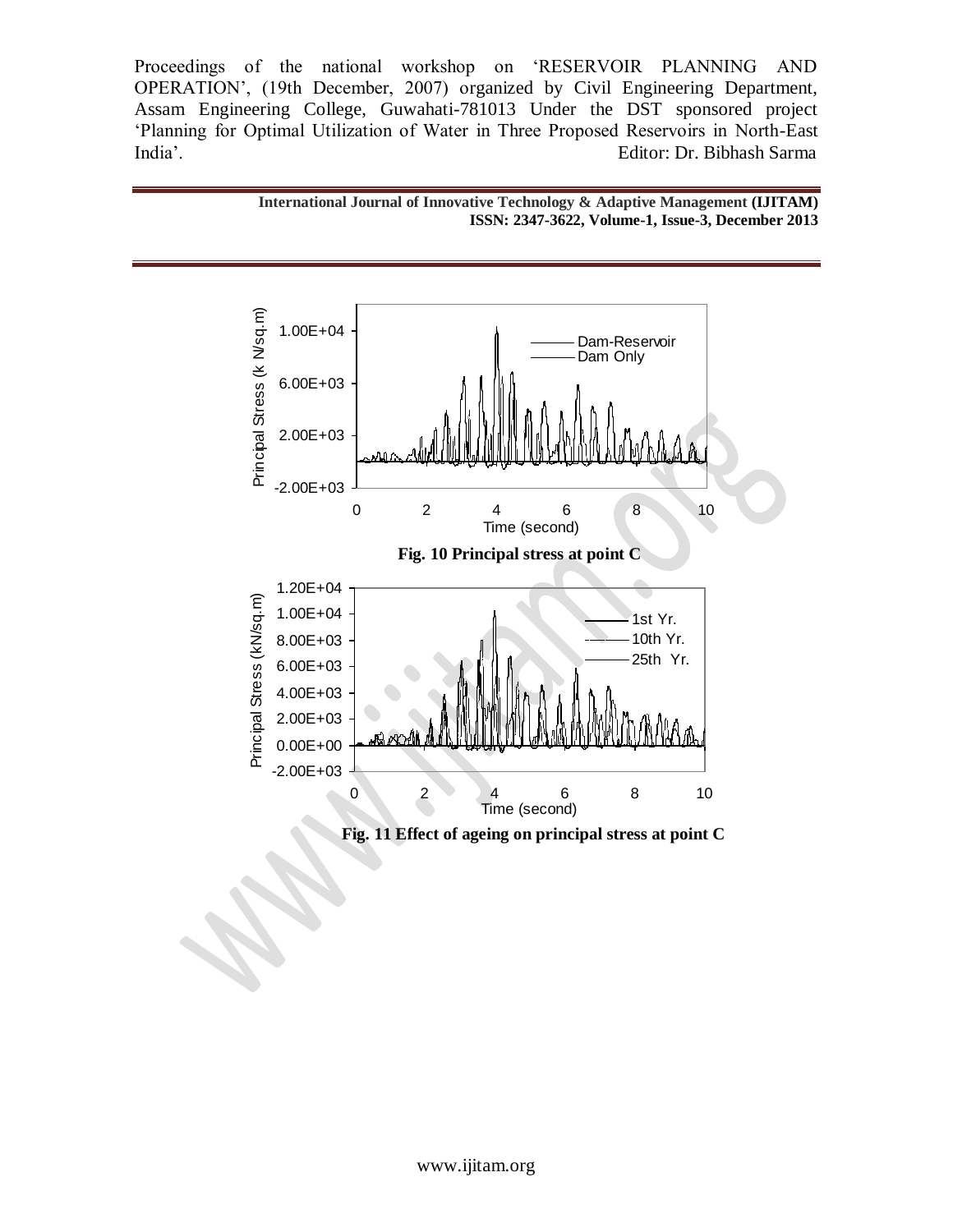



**Fig. 12 Effect of design life on principal stress at point C** 

#### **CONCLUSIONS**

A dynamic analysis procedure is presented to predict the ageing effect on the behavior of concrete gravity dams, which may be beneficial to assess the safety of dams during its lifetime. A time dependent isotropic damage index is determined for aged dams. The performance of the dam with increasing age is presented. The results reveal that the degradation process of the structure is dependent on the design life of the structure. For a higher design life, the degradation process will be slower.

The behavior of dam during seismic excitation is influenced by the coupled effect of the dam-reservoir system and the initial damage. The magnitude of the crest displacement of dam increases when the reservoir effect is considered. It is important to note that with the increasing age, the displacement of the dam increases but the hydrodynamic pressure exerted by the reservoir on the dam and the stresses decrease significantly.

The algorithm presented in this paper can be used to forecast the behavior of the existing dam and to estimate service life of a concrete dam, so that necessary action can be taken either for retrofitting or decommissioning the dam. More accurate behavior may be obtained if coupled effect of the foundation-dam-reservoir interaction with material nonlinearity is considered.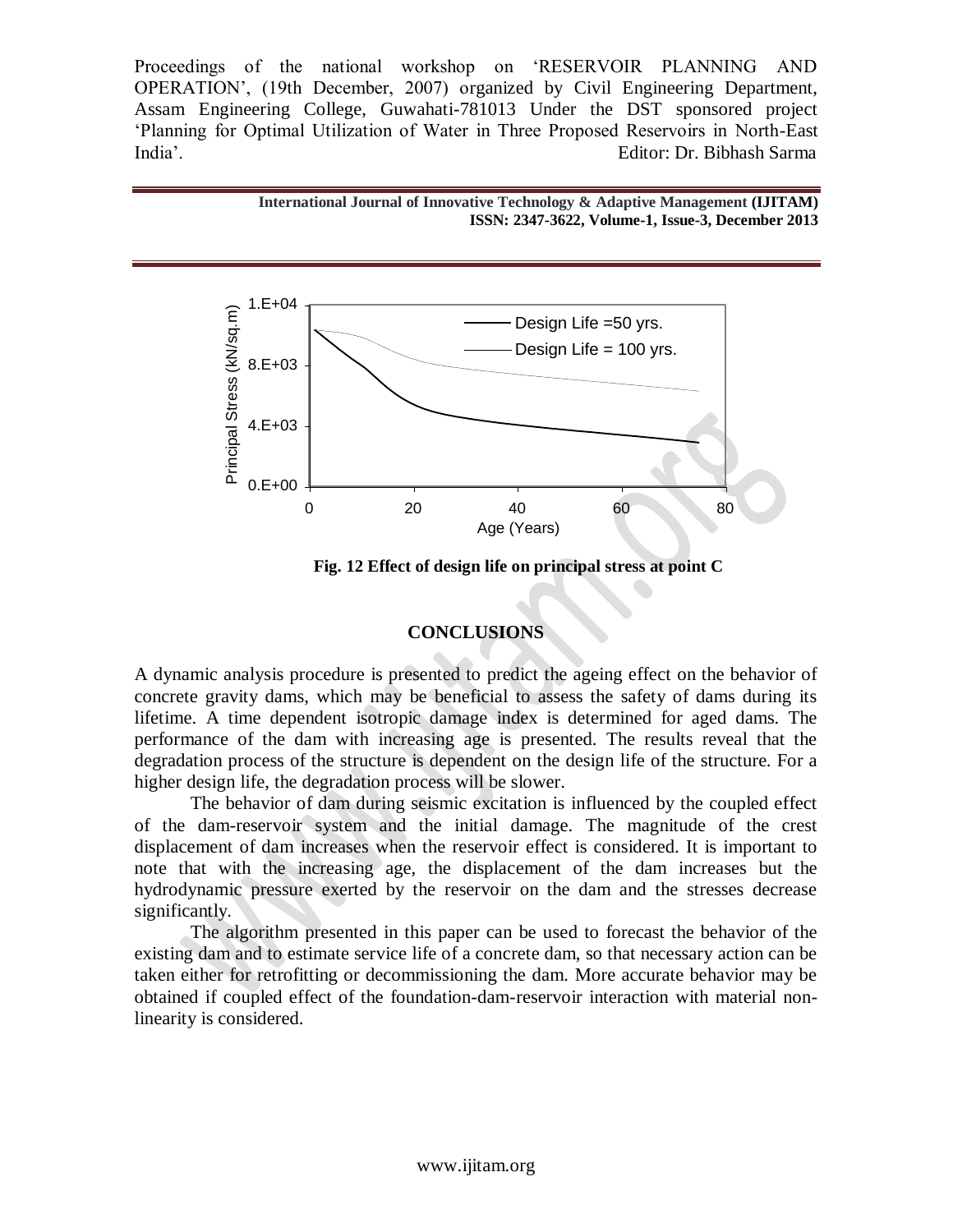> **International Journal of Innovative Technology & Adaptive Management (IJITAM) ISSN: 2347-3622, Volume-1, Issue-3, December 2013**

#### **REFERENCES**

- 1. Zienkiewicz OC, Bettes P. "Fluid-structure dynamic interaction and wave forces. An introduction to numerical treatment", International Journal of Numerical Methods in Engineering, 1978; 13 :1-16.
- 2. Saini SS. "Coupled hydrodynamic response of a gravity dam using finite and infinite elements", 7th Symposium on Earthquake Engineering, 1982; November : 45-50.
- 3. Hanna YG, Humar JL. "Boundary element analysis of fluid domain", Journal of Engineering Mechanics, ASCE, 1982; 108: 436-450.
- 4. Hung TK, Wang MH. "Nonlinear hydrodynamic pressure on rigid dam motion", Journal of Engineering Mechanics, ASCE, 1987; 113: 482-499.
- 5. Sharan SK. "Time domain analysis of infinite fluid vibration", International Journal of Numerical Methods in Engineering*,* 1987; 24: 945-958.
- 6. Gogoi, I, Maity D. "A non-reflecting boundary condition for the finite element modeling of infinite reservoir with layered sediment", Advances in Water Resources, 2006; 29(10): 1515-1527.
- 7. El-aidi B, Hall JF. "Nonlinear earthquake response of concrete gravity dams part1: modeling", Earthquake Engineering and Structural Dynamics, 1989; 18: 837-851.
- 8. El-aidi B, Hall JF. "Nonlinear earthquake response of concrete gravity dams part 2: modeling", Earthquake Engineering and Structural Dynamics, 1989, 18: 853-865.
- 9. Cervera M, Oliver J. "Seismic evaluation of concrete dams via continuum damage models", Earthquake Engineering and Structural Dynamics*,* 1995; 24: 1225-1245.
- 10. Ghaemian M, Ghobarah A. "Nonlinear seismic response of concrete gravity dams with dam-reservoir interaction", Engineering Structures*,* 1999; 21: 306-315.
- 11. Zienkiewicz OC, Newton RE, "Coupled vibration of a structure submerged in a compressible fluid", Int. Symp. On Finite Element Techniques, Stuttgart, Germany,1969.
- 12. Ghrib F, Tinawi R. "An application of damage mechanics for seismic analysis of concrete gravity dams", Earthquake Engineering and Structural Dynamics, 1995; 24: 157-173.